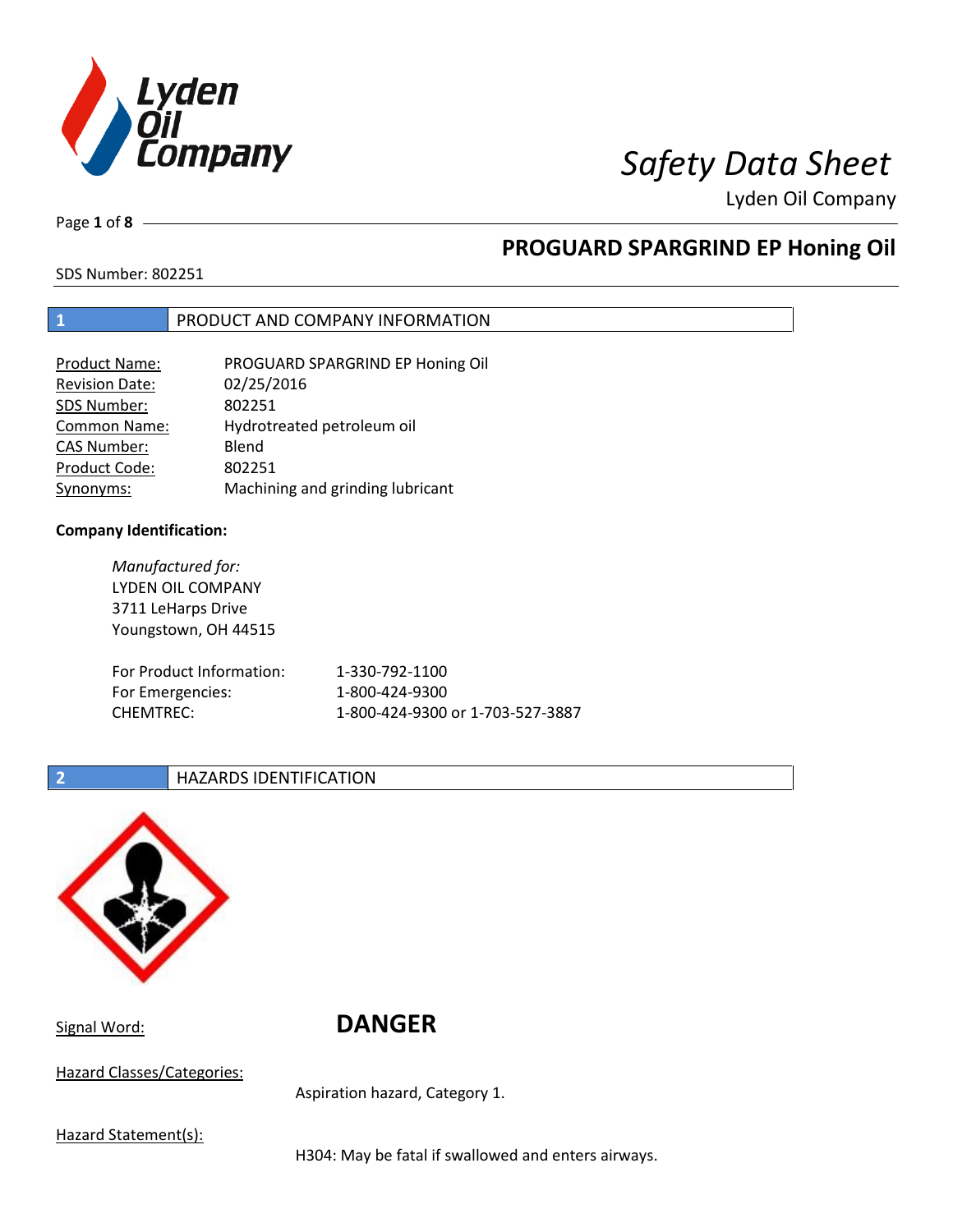

Page **2** of **8**

# **PROGUARD SPARGRIND EP Honing Oil**

SDS Number: 802251

Precaution Statement(s):

# P101: If medical advice is needed, have product container or label at hand. P102: Keep out of reach of children. P103: Read label before use. P301+310: IF SWALLOWED: Immediately call a POISON CENTER/doctor. P331: Do NOT induce vomiting. P405: Store locked up. P501: Dispose of contents/container in accordance with local/regional/national/international regulation.

### Other Hazard Statement(s):

-NFPA Ratings: Health  $= 1$  $Fire = 1$ Reactivity  $= 0$ 

Repeated exposure may cause skin dryness or cracking.

## **3** COMPOSITION / INFORMATION ON INGREDIENTS

### Ingredients:

*Mixture of the substances listed below with nonhazardous additions.*

| <b>Chemical Name</b>                        | <b>CAS Number</b> | Percentage |
|---------------------------------------------|-------------------|------------|
| Hydrotreated middle distillates (petroleum) | 64742-46-7        | 80-90      |

*\*Any concentration shown as a range is to protect confidentiality or is due to batch variation.*

|--|

### Description of First Aid Measures:

Inhalation:

If symptoms develop, move victim to fresh air and keep in a position comfortable for breathing. If symptoms persist, obtain medical attention.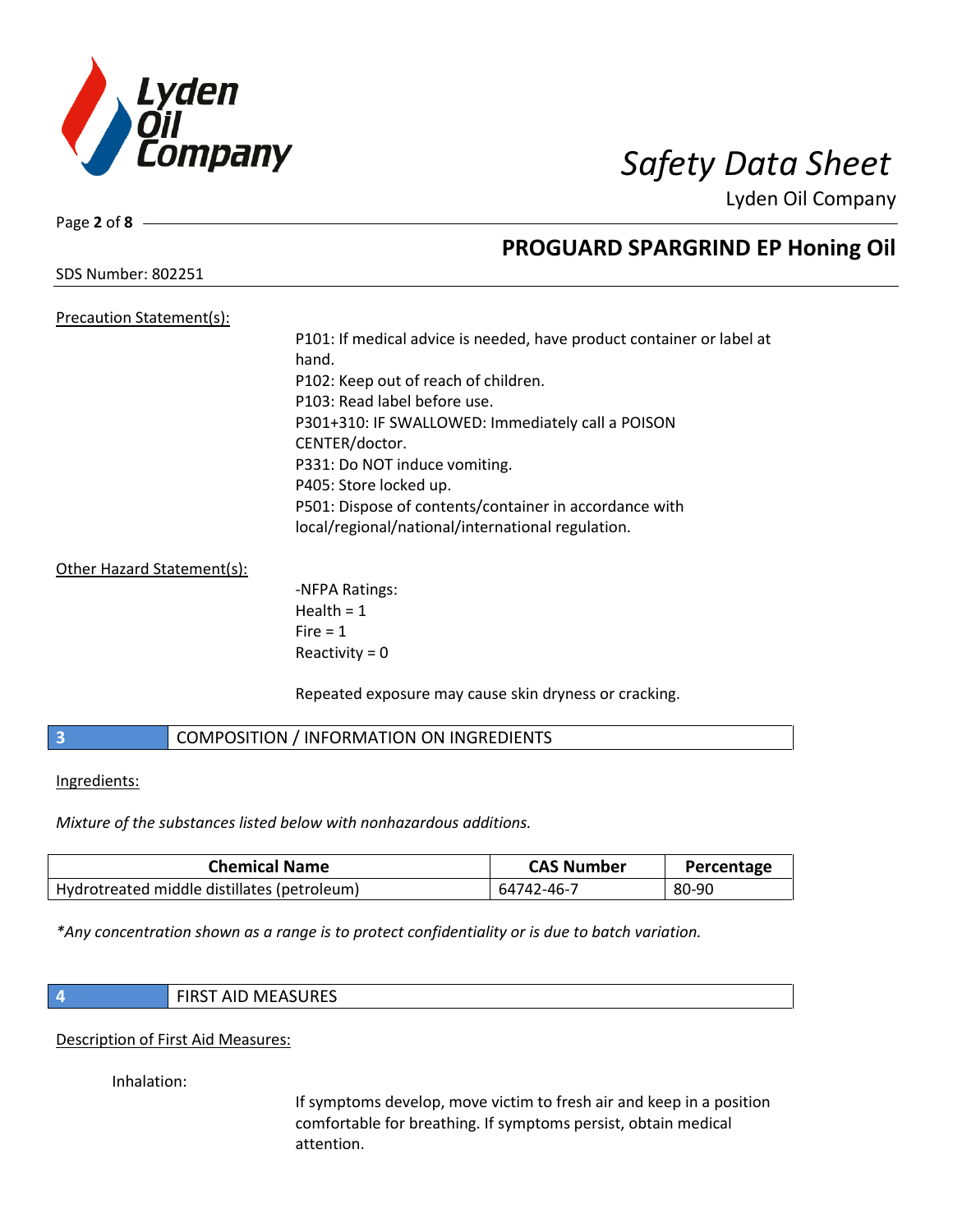

| Page 3 of 8 -                                 |                        |                                                                                                                                            |
|-----------------------------------------------|------------------------|--------------------------------------------------------------------------------------------------------------------------------------------|
|                                               |                        | <b>PROGUARD SPARGRIND EP Honing Oil</b>                                                                                                    |
| <b>SDS Number: 802251</b>                     |                        |                                                                                                                                            |
| Skin Contact:                                 |                        |                                                                                                                                            |
|                                               |                        | Wash with soap and water. Remove contaminated clothing and wash<br>before reuse. Get medical attention if needed.                          |
|                                               |                        |                                                                                                                                            |
| Eye Contact:                                  |                        | Rinse opened eye for at least 15 minutes under running water. If                                                                           |
|                                               |                        | symptoms persist, consult medical attention.                                                                                               |
| Ingestion:                                    |                        |                                                                                                                                            |
|                                               |                        | If swallowed, do NOT induce vomiting: transport to nearest medical<br>facility for additional treatment. If vomiting occurs spontaneously, |
|                                               |                        | keep head below hips to prevent aspiration.                                                                                                |
| Symptoms and Effects, both acute and delayed: |                        |                                                                                                                                            |
|                                               |                        | No further relevent data available.                                                                                                        |
| <b>Recommended Actions:</b>                   |                        |                                                                                                                                            |
|                                               |                        | Treat symptomatically. Call a doctor or poison<br>control center for guidance.                                                             |
|                                               |                        |                                                                                                                                            |
| 5                                             | FIRE FIGHTING MEASURES |                                                                                                                                            |
| Recommended Fire-Extinguishing Equipment:     |                        |                                                                                                                                            |
|                                               |                        | Use dry powder, foam, or carbon dioxide fire<br>extinguishers. Water may be ineffective in fighting                                        |
|                                               |                        | an oil fire unless used by experienced fire fighters.                                                                                      |
| Possible Hazards During a Fire:               |                        |                                                                                                                                            |
|                                               |                        | Hazardous combustion products may include: A                                                                                               |
|                                               |                        | complex mixture of airborne solid and liquid<br>particulates and gases (smoke). Carbon monoxide.                                           |
|                                               |                        | Unidentified organic and inorganic compounds.                                                                                              |
| <b>Recommendations to Firefighters:</b>       |                        |                                                                                                                                            |

No special measures required.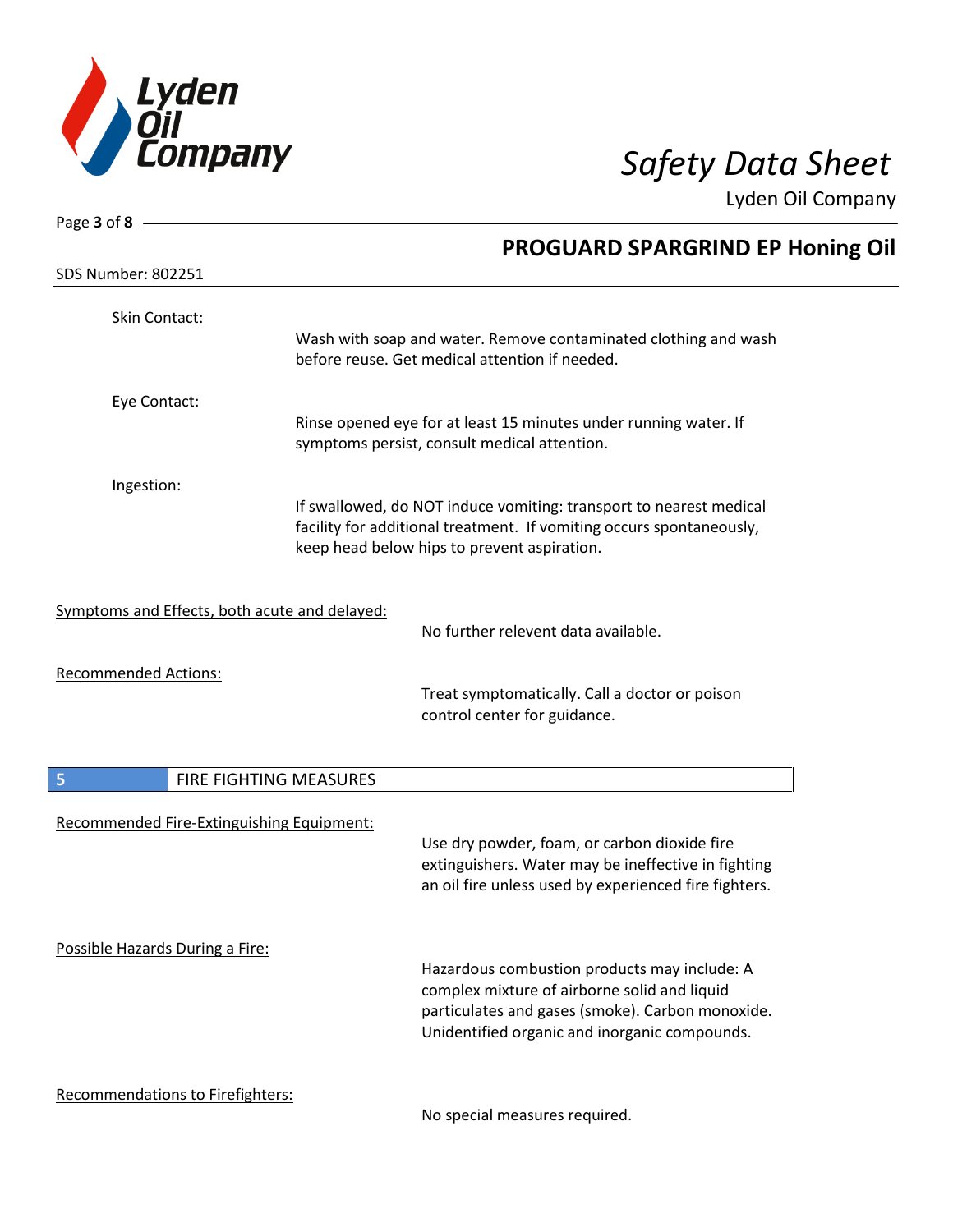

**PROGUARD SPARGRIND EP Honing Oil**

Lyden Oil Company

SDS Number: 802251

Page **4** of **8**

 $\overline{\phantom{a}}$ 

 $\overline{\phantom{a}}$ 

| 6                                 | <b>ACCIDENTAL RELEASE MEASURES</b>      |                                                                                                                     |
|-----------------------------------|-----------------------------------------|---------------------------------------------------------------------------------------------------------------------|
| <b>Personal Precautions:</b>      |                                         | Avoid contact with skin, eyes, and clothing.                                                                        |
|                                   |                                         | Keep away from sources of ignition.                                                                                 |
| <b>Emergency Procedures:</b>      |                                         | Contain spilled material, collect in suitable and<br>properly labeled containers.                                   |
| <b>Environmental Precautions:</b> |                                         |                                                                                                                     |
|                                   |                                         | Do not allow to reach sewage system or any water<br>course.<br>Do not allow to enter ground waters.                 |
| Cleanup Procedures:               |                                         | Pick up excess with inert absorbant material.                                                                       |
| $\overline{7}$                    | <b>HANDLING AND STORAGE</b>             |                                                                                                                     |
| <b>Handling Precautions:</b>      |                                         |                                                                                                                     |
|                                   |                                         | Handle with care and avoid spillage on the floor.<br>Do not cut, weld, drill, grind, braze, or solder<br>container. |
| <b>Storage Requirements:</b>      |                                         |                                                                                                                     |
|                                   |                                         | Keep container tightly sealed.<br>Keep away from sources of ignition.                                               |
| 8                                 | EXPOSURE CONTROLS / PERSONAL PROTECTION |                                                                                                                     |
| <b>Exposure Limits:</b>           |                                         | -64742-46-7 Hydrotreated Middle Distillates (petroleum) (80-90%):                                                   |

ACGIH TWA  $-$  5mg/m<sup>3</sup> OSHA TWA - 5mg/m<sup>3</sup> (mist)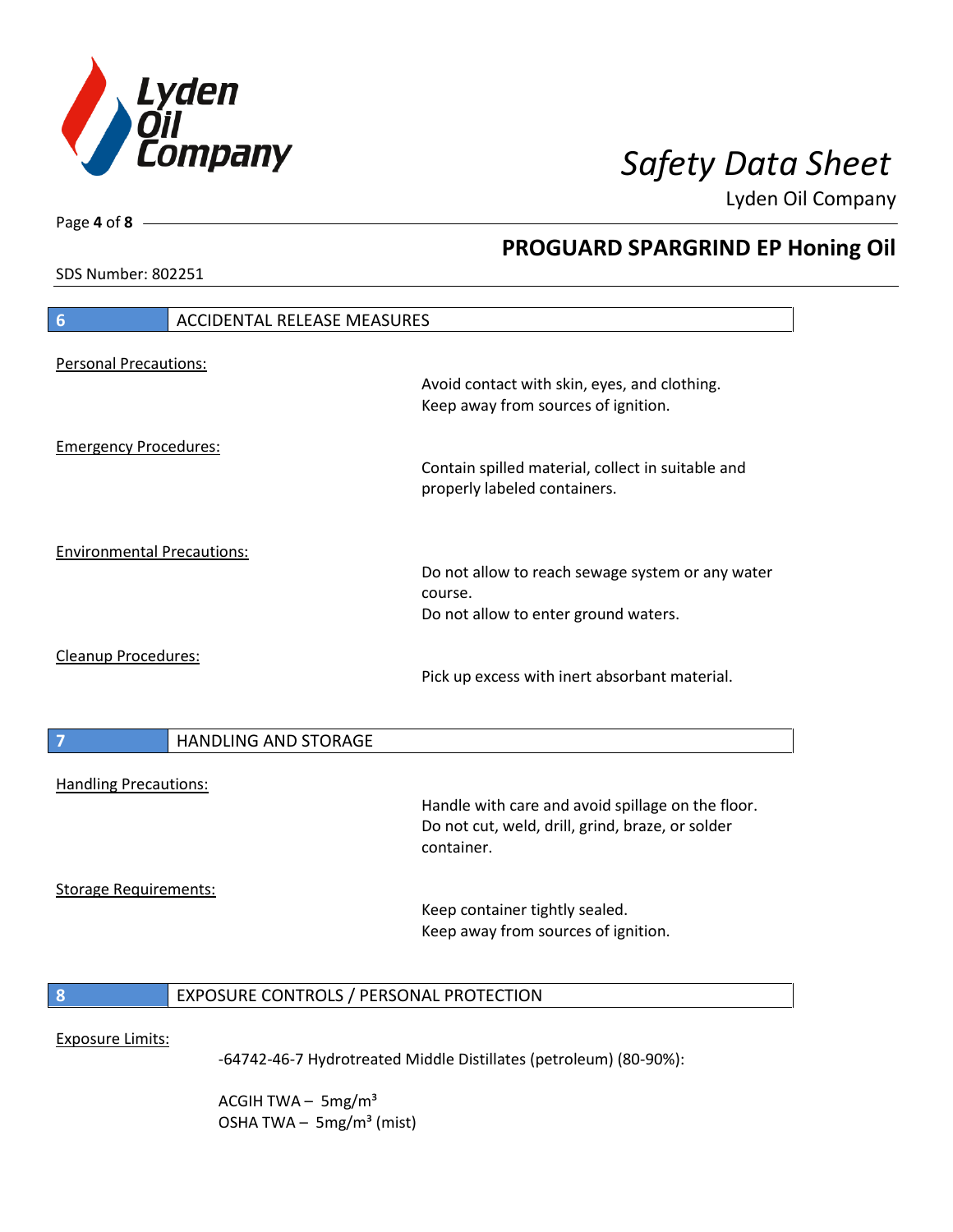

Page **5** of **8**

# **PROGUARD SPARGRIND EP Honing Oil**

## SDS Number: 802251

Engineering Controls:

All ventilation should be designed in accordance with OSHA standard (29 CFR 1910.94).

Personal Protective Equipment:

Wash hands before breaks and at the end of work. Use safety glasses and gloves.

### **9** PHYSICAL AND CHEMICAL PROPERTIES

| Color:                        | Amber                                        |
|-------------------------------|----------------------------------------------|
| <b>Physical State:</b>        | Liquid                                       |
| Odor:                         | Characteristic                               |
| Odor Threshold:               | Data not available                           |
| pH:                           | Data not available                           |
| <b>Melting Point:</b>         | Data not available                           |
| <b>Boiling Point:</b>         | $>500^\circ$ F                               |
| <b>Boiling Range:</b>         | Data not available                           |
| Flash Point:                  | $275^\circ$ F                                |
| <b>Evaporation Rate:</b>      | $\leq 1$ (where Butyl Acetate = 1)           |
| Flammability:                 | Data not available                           |
| Flammability Limits:          | Data not available                           |
| Vapor Pressure:               | Data not available                           |
| Vapor Density:                | Data not available                           |
| <b>Relative Density:</b>      | 0.8344                                       |
| Solubilities:                 | Insoluble in water                           |
| <b>Partition Coefficient:</b> | Data not available                           |
| Auto-Ignition Temperature:    | Data not available                           |
| Decomposition Temperature:    | Data not available                           |
| Viscosity:                    | 4.8 mm <sup>2</sup> /sec (kinematic at 40°C) |

## **10** STABILITY AND REACTIVITY

Stability:

Stable under normal conditions.

Reactivity:

Not reactive under normal conditions.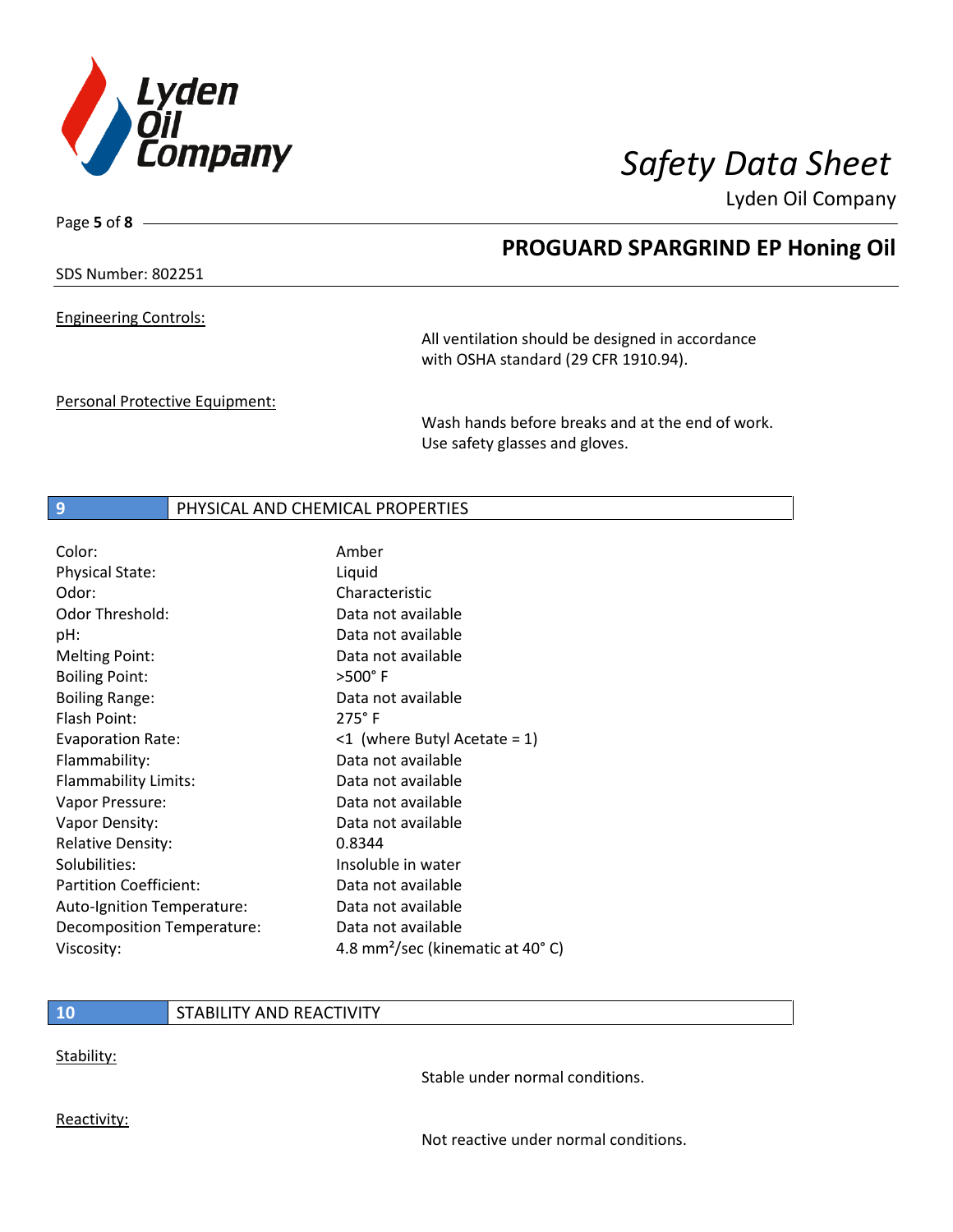

| Page 6 of 8 $-$                |                                     |                                                                                                                           |
|--------------------------------|-------------------------------------|---------------------------------------------------------------------------------------------------------------------------|
|                                |                                     | <b>PROGUARD SPARGRIND EP Honing Oil</b>                                                                                   |
| <b>SDS Number: 802251</b>      |                                     |                                                                                                                           |
| <b>Conditions to Avoid:</b>    |                                     | Extreme temperature, sparks, open flame, and<br>direct sunlight.                                                          |
| <b>Hazardous Reactions:</b>    |                                     | No known hazardous reactions.                                                                                             |
| Incompatible Materials:        |                                     | Strong oxidizers and strong reducing agents.                                                                              |
| <b>Decomposition Products:</b> |                                     | Oxides of carbon, sulfur, and hydrogen.                                                                                   |
| 11                             | <b>TOXICOLOGICAL INFORMATION</b>    |                                                                                                                           |
| Routes of Exposure:            |                                     | Skin and eye contact are the primary routes of<br>exposure although exposure may occur following<br>accidental ingestion. |
| <b>Exposure Effects:</b>       |                                     | May be fatal if swallowed and enters airways.                                                                             |
| <b>Measures of Toxicity:</b>   |                                     | No test data available.                                                                                                   |
|                                | Carcinogenic/Mutagenic Precautions: |                                                                                                                           |

Non-carcinogenic and not expected to be mutagentic.

## **12** ECOLOGICAL INFORMATION

### Ecological Precautions:

Avoid exposing to the environment.

Ecological Effects:

No specific environmental or aquatic data available.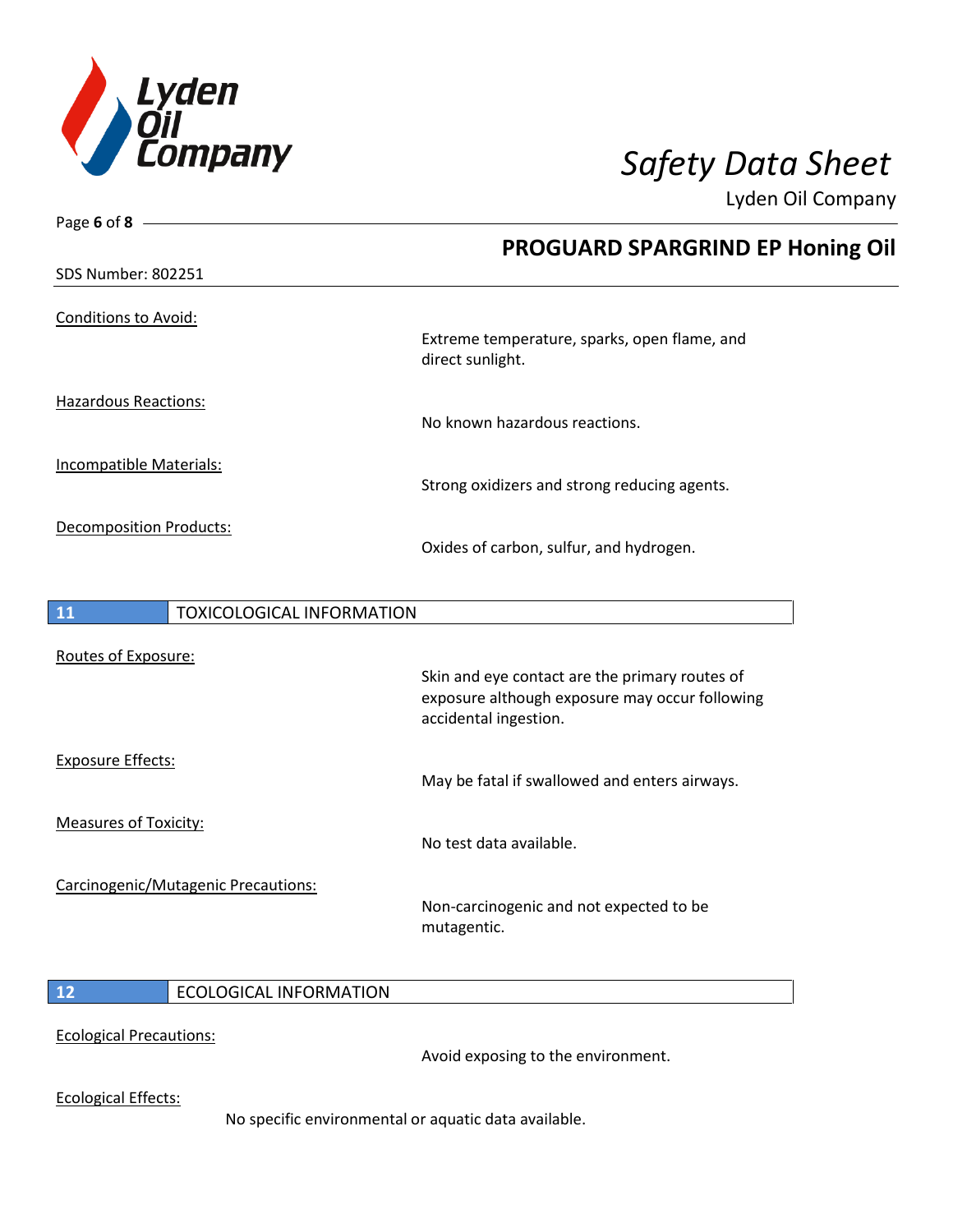

**PROGUARD SPARGRIND EP Honing Oil**

Lyden Oil Company

SDS Number: 802251

Page **7** of **8**

 $\overline{\phantom{a}}$ 

| 13                                               | DISPOSAL CONSIDERATIONS                       |                                                                                             |
|--------------------------------------------------|-----------------------------------------------|---------------------------------------------------------------------------------------------|
| Disposal Methods:                                |                                               |                                                                                             |
|                                                  |                                               | Dispose of waste material in accordance with all<br>local, state, and federal requirements. |
| Disposal Containers:                             |                                               | Use properly approved container for disposal.                                               |
| <b>Special Precautions:</b>                      |                                               |                                                                                             |
|                                                  |                                               | Do not flush to surface waters or drains.                                                   |
|                                                  |                                               |                                                                                             |
| 14                                               | <b>TRANSPORT INFORMATION</b>                  |                                                                                             |
| <b>UN Number:</b><br><b>UN Shipping Name:</b>    | Data not available<br>Lubricating Oil, N.O.S. |                                                                                             |
| <b>Transport Hazard Class:</b><br>Packing Group: | Data not available<br>Data not available      |                                                                                             |
|                                                  |                                               |                                                                                             |
| <b>Environmental Hazards:</b>                    |                                               | Data not available                                                                          |
| <b>Bulk Transport Guidance:</b>                  |                                               |                                                                                             |
|                                                  |                                               | Data not available                                                                          |
| <b>Special Precautions:</b>                      |                                               | Not regulated by DOT.                                                                       |
|                                                  |                                               |                                                                                             |
| 15                                               | <b>REGULATORY INFORMATION</b>                 |                                                                                             |

This material and all of its components are listed on the Inventory of Existing Chemical Substances under the Toxic Substances Control Act.